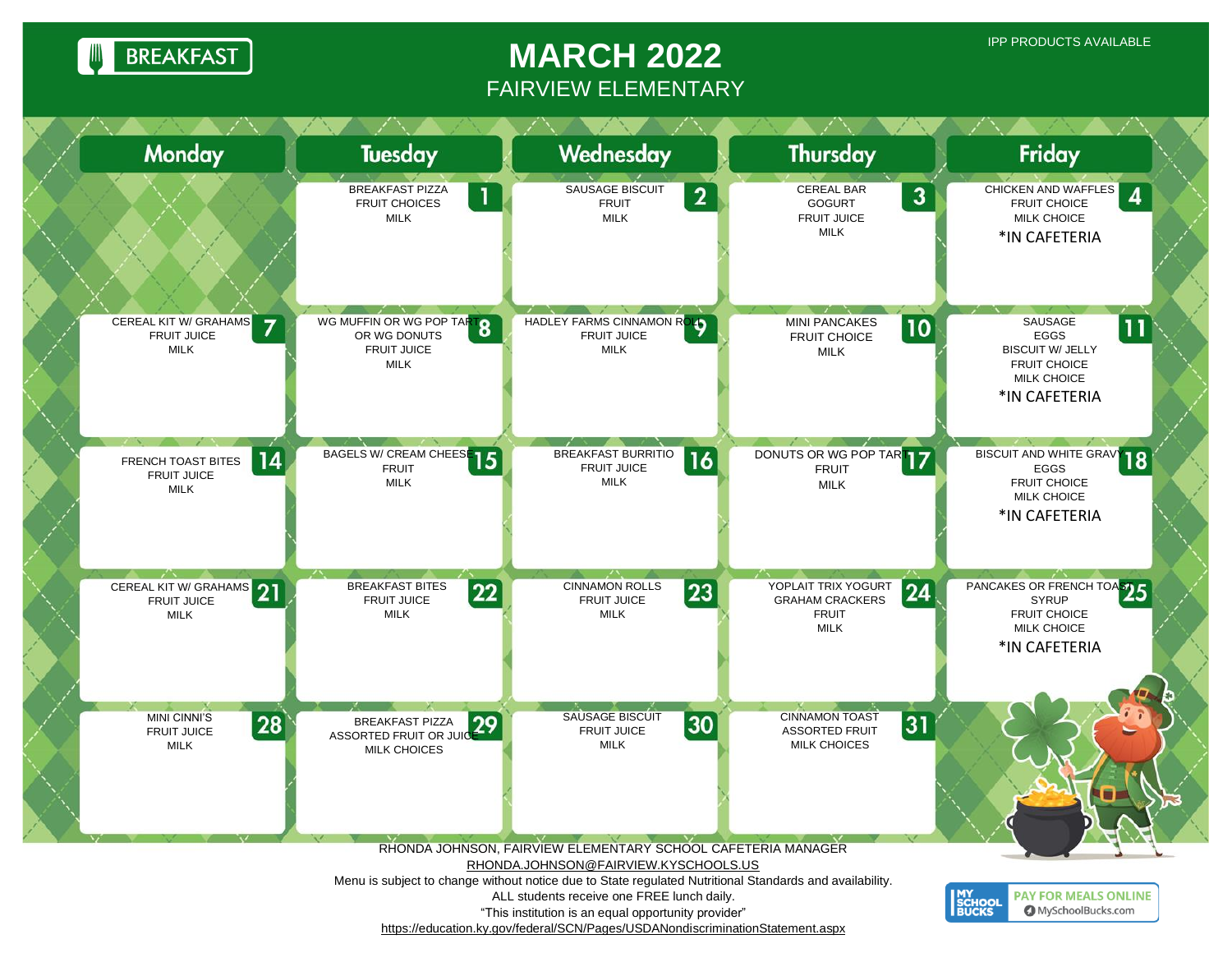U LUNCH

 $\mathcal{D}_{\mathcal{A}}$ 

## **MARCH 2022** FAIRVIEW ELEMENTARY

| <b>Monday</b>                                                                                                                                           | <b>Tuesday</b>                                                                                                                                                         | Wednesday                                                                                                                                                                                                                                                                                                                                                                                              | <b>Thursday</b>                                                                                                                                                                             | Friday                                                                                                                                                                                            |
|---------------------------------------------------------------------------------------------------------------------------------------------------------|------------------------------------------------------------------------------------------------------------------------------------------------------------------------|--------------------------------------------------------------------------------------------------------------------------------------------------------------------------------------------------------------------------------------------------------------------------------------------------------------------------------------------------------------------------------------------------------|---------------------------------------------------------------------------------------------------------------------------------------------------------------------------------------------|---------------------------------------------------------------------------------------------------------------------------------------------------------------------------------------------------|
|                                                                                                                                                         | DR. SEUSS WEEK<br><b>CHICKEN NUGGETS</b><br><b>SEASONED FRIES</b><br>CELERY W/ RANCH<br><b>COOKIE</b><br>CAT IN THE HAT FRUIT CUPS<br><b>MILK CHOICES</b>              | WACKY WEDNESDAY<br>2<br>HOT DOG W/ BUN<br><b>MEAT SAUCE</b><br><b>MASHED POTATOES</b><br><b>CARROTS</b><br><b>GOGURT</b><br>ASSORTED FRUIT OR JUICE<br><b>MILK CHOICES</b>                                                                                                                                                                                                                             | OH, THE PLACES YOU'LL GO<br>WALKING TACO W/ JTM BEEF<br><b>GOLDEN CORN</b><br><b>REFRIED BEANS</b><br><b>MEXICAN RICE</b><br>QUESO CHEESE<br>ASSORTED FRUIT OR JUICE<br><b>MILK CHOICES</b> | <b>SLEEP BOOK</b><br><b>SCRAMBLED EGGS</b><br><b>BACON</b><br>FRESH TOMATO<br><b>BISCUIT W/ GRAVY</b><br><b>CINNAMON APPLES</b><br>POTATO ROUNDS<br><b>ASSORTED FRUITS</b><br><b>MILK CHOICES</b> |
| <b>CHICKEN SANDWICH</b><br><b>TATER TOTS</b><br><b>VEGGIE STICKS</b><br><b>ASSORTED FRUIT</b><br>CAKE/COOKIE<br><b>MILK CHOICES</b>                     | POTATO/TOMATO SOUP<br>8<br><b>GRILLED CHEESE</b><br><b>CRACKERS</b><br><b>YOGURT</b><br><b>CELERY STICKS</b><br><b>ASSORTED FRUITS OR JUICE</b><br><b>MILK CHOICES</b> | <b>CHICKEN LEG</b><br>9<br><b>MASHED POTATOES</b><br><b>BROCCOLI W/ CHEESE</b><br><b>ROLL</b><br><b>ASSORTED FRUIT</b><br><b>MILK CHOICES</b><br><b>EARLY RELEASE DAY*</b>                                                                                                                                                                                                                             | MINI CORN DOGS<br>10<br>MAC N CHEESE<br><b>PEAS</b><br><b>CARROT STICKS</b><br><b>FRUIT CHOICES</b><br><b>MILK CHOICES</b>                                                                  | <b>PIZZA</b><br><b>GARLIC BREADSTICK</b><br><b>CHIPS</b><br><b>CORN</b><br>CAKE<br>ASSORTED FRUIT OR JUICE<br><b>MILK CHOICES</b>                                                                 |
| WILD MIKE'S CHEESE BITES W/<br><b>MARINARA</b><br><b>VEGGIE STICKS W/ RANCH</b><br><b>CORN</b><br><b>ASSORTED FRUIT OR JUICE</b><br><b>MILK CHOICES</b> | SOFT TACO W/ JTM BEEF 15<br><b>BLACK BEANS</b><br><b>MEXICAN RICE</b><br>CHEESE/TOMATO/LETTUCE<br>ASSORTED FRUIT OR JUICE<br><b>MILK CHOICES</b>                       | SPAGHETTI W/ MEAT SAUCE 16<br>OR RAVIOLI<br><b>GARDEN SALAD W/ MICROGREENS</b><br><b>GARLIC BREADSTICK</b><br><b>GREEN BEANS</b><br>CHEESE CUP/ CRACKERS<br><b>ASSORTED FRUITS</b><br><b>MILK CHOICES</b>                                                                                                                                                                                              | <b>SCRAMBLED EGGS</b><br>17<br>SAUSAGE<br><b>FRESH TOMATO</b><br><b>BISCUIT W/ GRAVY</b><br>POTATO ROUNDS<br><b>ASSORTED FRUITS</b><br><b>MILK CHOICES</b>                                  | HAMBURGER W/ CHEESE<br><b>SMILEY FRIES</b><br><b>BAKED BEANS</b><br><b>ASSORTED FRUIT OR JUICE</b><br><b>COOKIE</b><br><b>MILK CHOICES</b>                                                        |
| <b>CHICKEN STRIPS</b><br>21<br>POTATO WEDGES<br><b>CORN</b><br><b>BISCUIT</b><br>APPLESAUCE<br><b>MILK CHOICES</b>                                      | <b>CHILI</b><br>22<br><b>OYSTER CRACKERS</b><br><b>BAKED POTATO</b><br>CHEESE CUP & SOUR CREAM<br><b>BACON BITS</b><br>ASSORTED FRUIT OR JUICE<br><b>MILK CHOICES</b>  | CORN DOG<br>23<br><b>MAC N CHEESE</b><br><b>PEAS</b><br><b>CARROT STICKS</b><br><b>FRUIT CHOICES</b><br><b>MILK CHOICES</b><br><b>EARLY RELEASE DAY*</b>                                                                                                                                                                                                                                               | ORANGE CHICKEN<br><b>SWEET BROWN RICE</b><br><b>BROCCOLI &amp; CHEESE</b><br>ROASTED POTATOES<br>ASSORTED FRUITS OR JUICE<br><b>MILK CHOICES</b>                                            | PIZZA CALZONE/ FRENCHOL<br><b>BREAD PIZZA</b><br>SIDE SALAD W/ CHEESE CUP<br><b>CORN</b><br><b>ASSORTED FRUIT OR JUICE</b><br><b>MILK CHOICES</b>                                                 |
| HAMBURGER W/ CHEESE 20<br><b>LOADED TATER TOTS</b><br><b>BAKED BEANS</b><br>ASSORTED FRUIT OR JUICE<br><b>COOKIE</b><br><b>MILK CHOICES</b>             | <b>EAGLE NACHOS</b><br>29<br><b>JTM BEEF</b><br>CHEESE/ TOMATO/LETTUCE<br><b>REFRIED BEANS</b><br><b>RICE</b><br><b>ASSORTED FRUIT OR JUICE</b><br><b>MILK CHOICES</b> | CHICKEN N NOODLES 30<br>MASHED POTATOES<br><b>PEAS</b><br><b>DINNER ROLL</b><br><b>ASSORTED FRUIT</b><br><b>MILK CHOICES</b>                                                                                                                                                                                                                                                                           | CHICKEN AND WAFFLES<br><b>CINNAMON APPLES</b><br>POTATO ROUNDS<br><b>ASSORTED FRUITS</b><br><b>MILK CHOICES</b>                                                                             |                                                                                                                                                                                                   |
|                                                                                                                                                         |                                                                                                                                                                        | RHONDA JOHNSON, FAIRVIEW ELEMENTARY SCHOOL CAFETERIA MANAGER<br>RHONDA.JOHNSON@FAIRVIEW.KYSCHOOLS.US<br>Menu is subject to change without notice due to State regulated Nutritional Standards and availability.<br>ALL students receive one FREE lunch daily.<br>"This institution is an equal opportunity provider"<br>https://education.ky.gov/federal/SCN/Pages/USDANondiscriminationStatement.aspx |                                                                                                                                                                                             | <b>MY<br/>SCHOOL<br/>BUCKS</b><br><b>PAY FOR MEALS ONLINE</b><br><b>O</b> MySchoolBucks.com                                                                                                       |